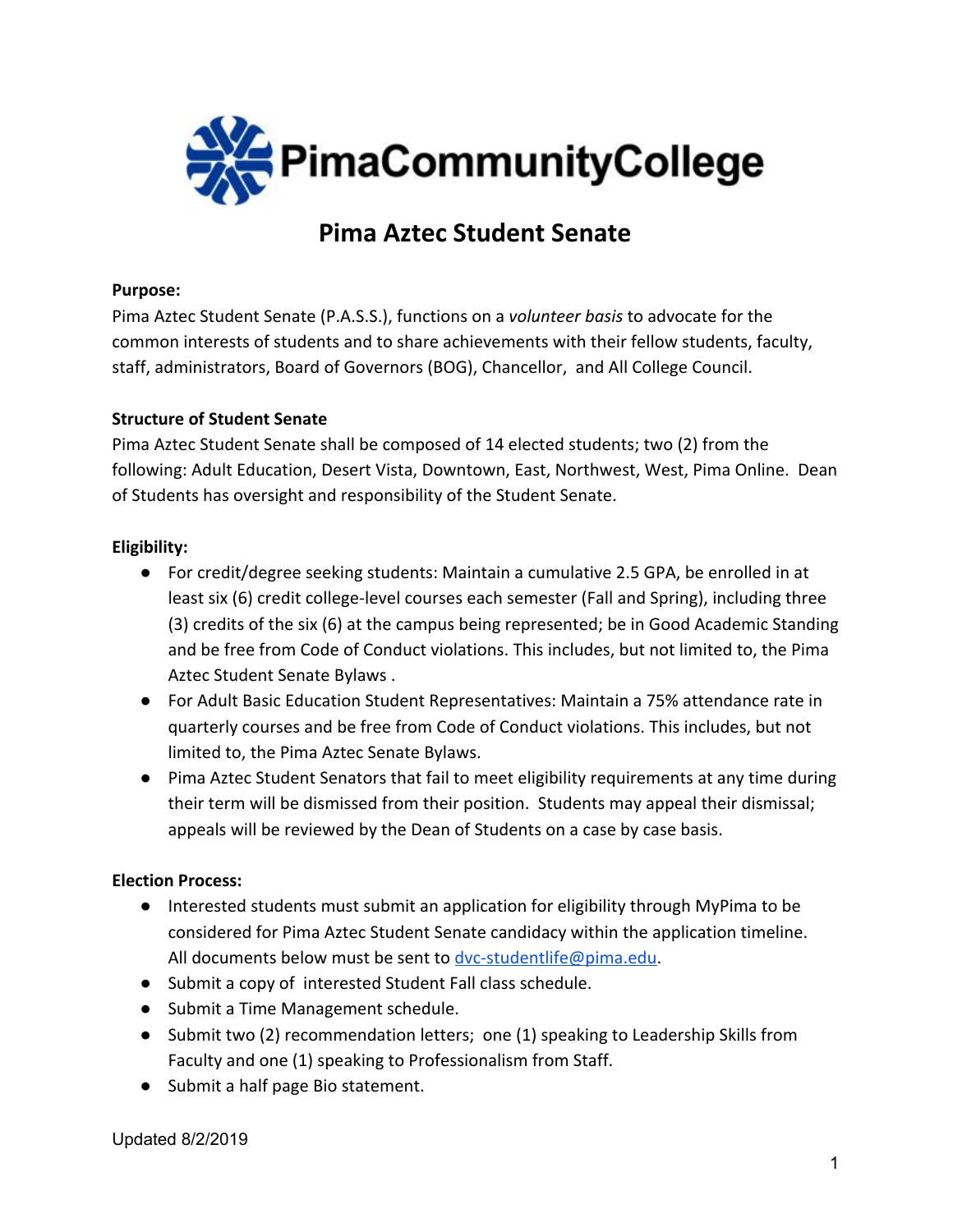- Sign and submit the Statement of Understanding.
- Submit three short essay questions (500) word limit.
- Adult Education Pima Aztec Student Senators will be appointed by the Adult Basic Education Division.\* (Please see endnote)
- Office is held (May to May) with a one (1) term limit.
- Attend one (1) Pima Aztec Student Senate Meeting once a month. The meetings are held every second Friday of the month from 2:00-4:00pm at the Downtown Campus in the Copper Room CC181.

# **Pima Aztec Student Senator Duties and Responsibilities:**

- Bring student concerns, initiatives, and ideas to the Pima Aztec Student Senate meetings to discuss with other members and the Dean of Students, or designee.
- Collaborate with administration to address issues, concerns and craft resolutions.
- Give feedback to Administration regarding changes in College Policy, budget, planning, and other items as requested.
- Keep fellow students informed about Student Senate activities.
- Be available to fellow students to bring forth concerns, ideas, and possible solutions regarding the Pima Community College experience.
- Attend trainings, orientations,monthly meetings, and hold regularly scheduled office hours. Hours to be determined at the beginning of term.
- Select two (3) Pima Aztec Student Senators to serve on the All College Council. One (1) Governing Board representative; two (2) representatives selected by the Inter-Campus Council.
- Participate in Student Life events/activities/meetings, etc.
- Model professional behavior.

# **Pima Aztec Student Senate Membership & Voting**

● Each Pima Aztec Student Senator will receive one (1) vote regarding Pima Aztec Student Senate matters; with ⅔ majority needed to pass a motion.

# **Meetings and Attendance Expectations:**

● Meetings held once a month (May, June, July, August, September, October, November, December, January, February, March, April, May). There will be an Orientation training that will take place in September after the election. Team Building, training, and

planning will take place September & October. Pima Aztec Student Senators will be introduced to the Pima Community College Board of Governors on October 2nd, 2019.

● Pima Aztec Student Senators missing more than two (2) unexcused meetings in an academic year will be dismissed from their position and will forfeit their opportunity for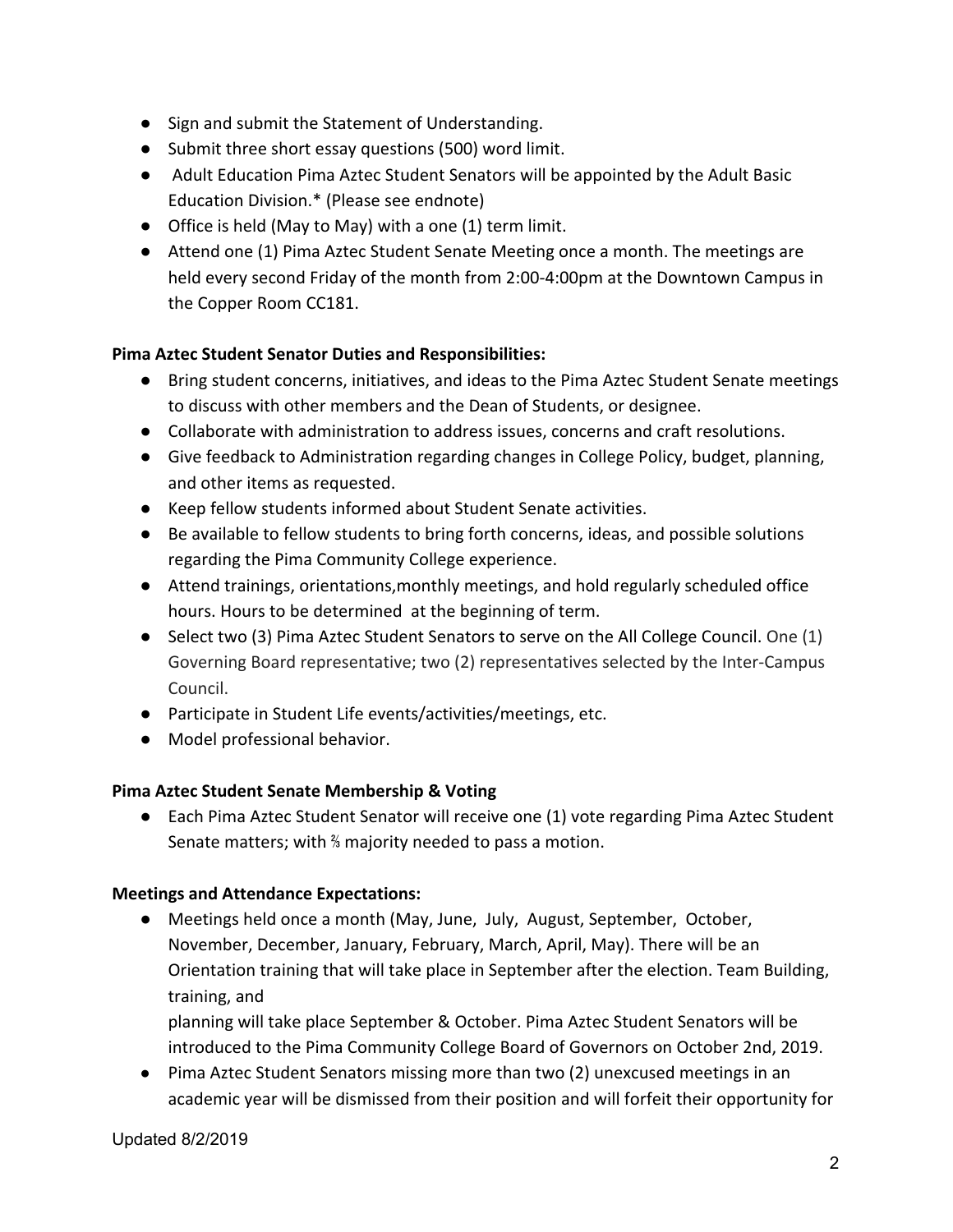scholarship benefits. (Transportation costs already incurred will be reimbursed). Participation via video conference is considered official attendance at the meeting. Senators may appeal their dismissal; appeals will be reviewed by the Dean of Students on a case by case basis.

### **Benefits:**

- Round trip mileage and/or bus pass reimbursement from home campus to Downtown Campus for scheduled meetings.
- Pima Aztec Student Senators Professional Portraits will be taken in the Pima Community College studio and posted on campus and online.
- Pima Aztec Student Senators will be assigned a Pima Community College full-time staff or faculty member as a mentor.
- Pima Aztec Student Senators will be given career guidance to translate their involvement experience into career materials (cover letter, resume, interview responses etc.).
- Pima Aztec Student Senators will be allowed to have extended checkout of library materials according to library guidelines. P.A.S.S. must show Student ID and their business card.
- Pima Aztec Student Senators will be publicly recognized at the Board of Governors Recognition Ceremony.

# **Scholarship Minimum requirements:**

Pima Aztec Student Senate scholarship is for Pima College students that are elected to serve as a Pima College Student Senators. The scholarship award period will match the service term of the Student Senators, as determined by the Pima Aztec Student Senate Structure & Functions, and as allowed by institutional funding.

- Attend Pima Scholarship Orientation.
- Must be enrolled in at least six (6) credits of 100 or higher level courses each semester.
- Must be pursuing a program of study that leads to a degree or certificate at PCC.
- Must adhere to the Pima Community College Code of Conduct.
- Must adhere to Student Senator requirements as written and approved by designated PCC staff.
- Must maintain at least a cumulative GPA of 2.0 as Pima Community College financial requirements.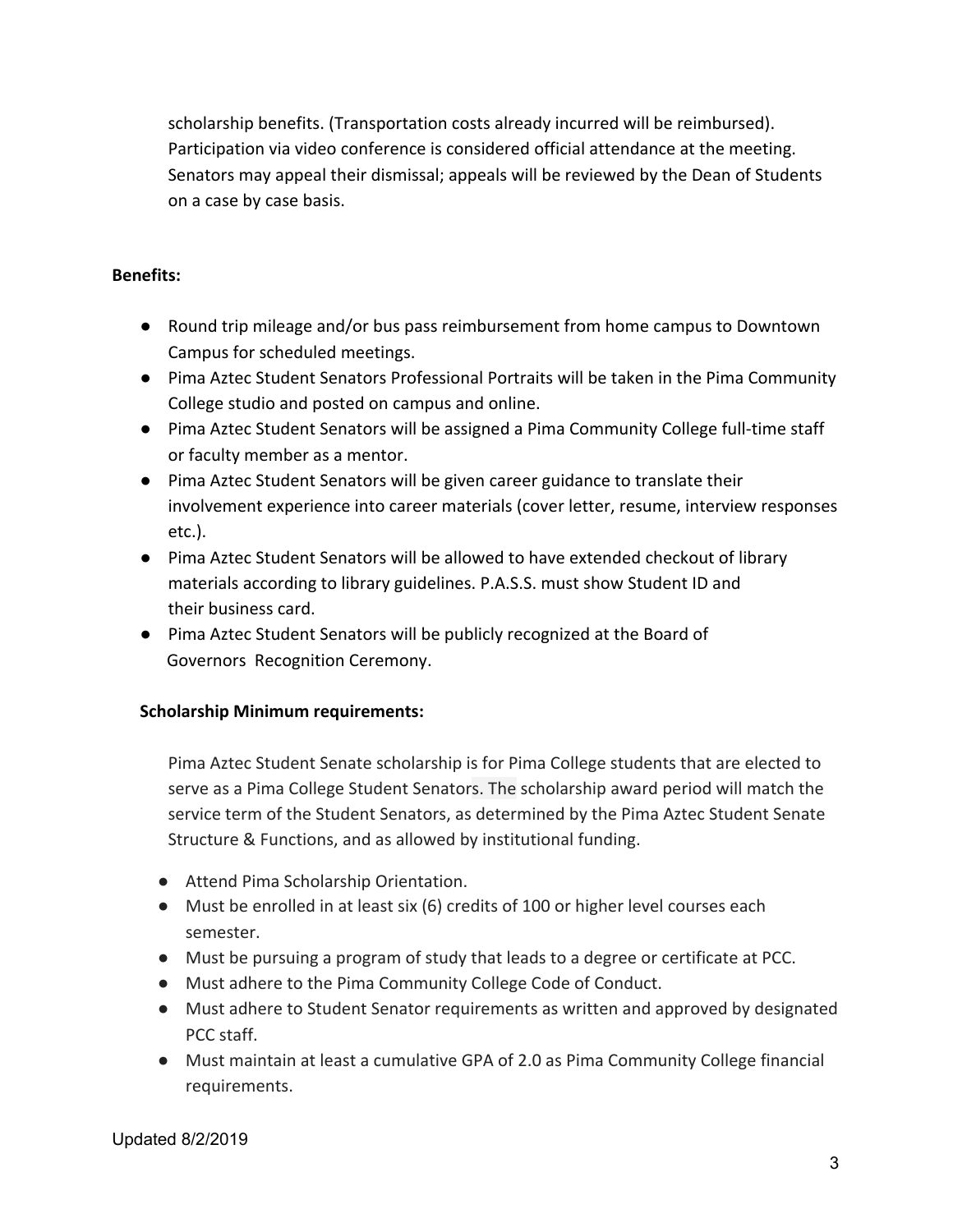● Meet with an academic advisor at least once per semester.

Failure to serve the entire term will result in an adjustment in the aid award, up to and including complete removal of the award. If the service cannot be completed due to unforeseen circumstances, a student may still receive the award with the approval of the Director of the Office of Financial Aid and Scholarships.

This scholarship covers the cost of up to 16 credits of general in-state tuition, including the associated Student Services fees and Technology fees, per semester. Books and certain fees are not covered. These funds are non-refundable, and will only be applied up to the amount of eligible tuition and fees. Students that are awarded multiple tuition waivers will need to choose which one they wish to receive, as tuition and fees cannot be waived more than once.

### Adult Basic Education for College & Career (ABECC) -- 3/13/19

\* JUSTIFICATION FOR APPOINTMENT OF ADULT EDUCATION SENATE REPRESENTATIVES: Adult Basic Education students include those studying to get their GEDs, and improving their basic skills and learning or improving their English language skills. Classes are clock hour and on a quarter calendar which runs year round. Given that the majority of the Pima Aztec Student Senate are credit and the business of the Pima Aztec Student Senate covers credit programs and issues, the best candidates for Adult Basic Education are those who have recently transitioned or are about to transition from adult education classes into credit /degree courses. These students know both the assets the adult education population brings, as well as the challenges they face when returning to school.

# **All College Council (A.C.C.) Framework regarding Pima Aztec Student Senate**

### **Charge:**

The All College Council is established by the Board of Governors for open communication involving all College groups which

1. provides input into decision-making based on critical analyses, ongoing inquiry, continuous improvement, and is focused on the welfare and mission of the College and on student success.

The Council makes recommendations to the Chancellor through contribution, cooperation, collaboration, civility, transparency and respect.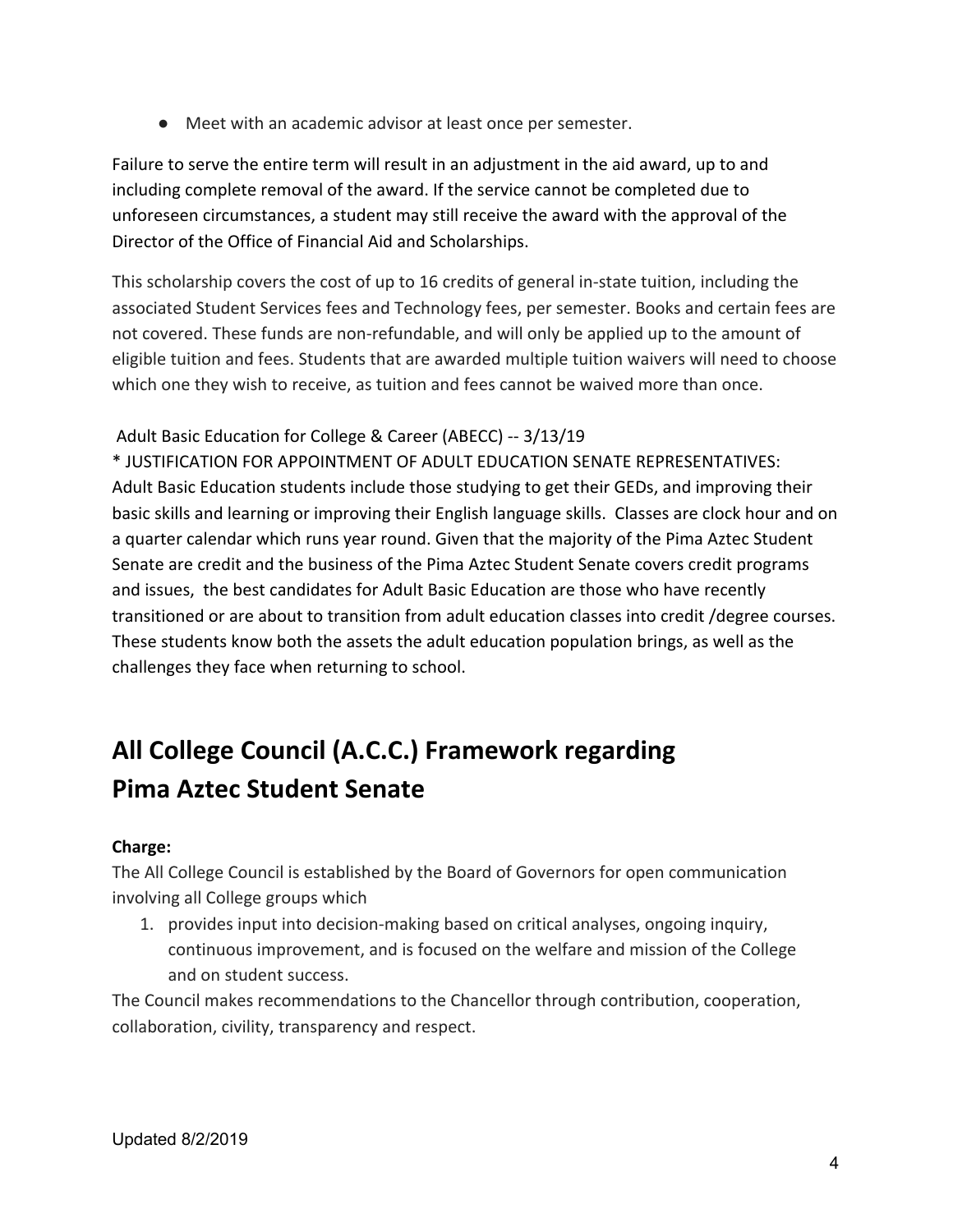### **Membership and Voting:**

- Three (3) All College Council Representatives will be elected from the 14 Pima Aztec Student Senators. One (1) Governing Board representative; two (2) representatives selected by the Inter-Campus Council.
- Office is held for one (1) academic year.
- Facilitated by the Vice Chancellor for External Relations.

### **Meetings and Attendance Expectations:**

- All College Council Meetings generally are held twice a month (Fall: September, October, November. Spring: February, March, April) on the first and third Monday of the Month from 3:00pm-5:00pm at District Office and various campuses. This time line can be changed by A.C.C. during its first Fall meeting to accommodate all members schedules.
- As a member of the A.C.C. officers are required to attend all meetings and allowed only two (2) unexcused absences.
- An excused absence is considered as an unforeseen circumstance, limited to hospitalization and/or personal illness, death in family, or transportation issues. Class exam with proof, and Faculty's notice with signature and date.
- If the All College Council Representative is dismissed as a Pima Aztec Student Senator, they will automatically be removed as the All College Council Representative.

### **Responsibilities:**

- All College Council Members will provide input to the A.C.C. from a student perspective.
- All College Council Members will bring items discussed from the A.C.C. meetings back to the Pima Aztec Student Senate meetings for discussion.
- Serve as an Alternate for the student BOG Representative at the meetings and and opportunities, as needed.
- Uphold the responsibilities as a Pima Aztec Student Senator as listed previously.

# **Board of Governors Framework Regarding Pima Aztec Student Senate**

### **Charge:**

To provide the student report to the Board of Governors during monthly meetings.